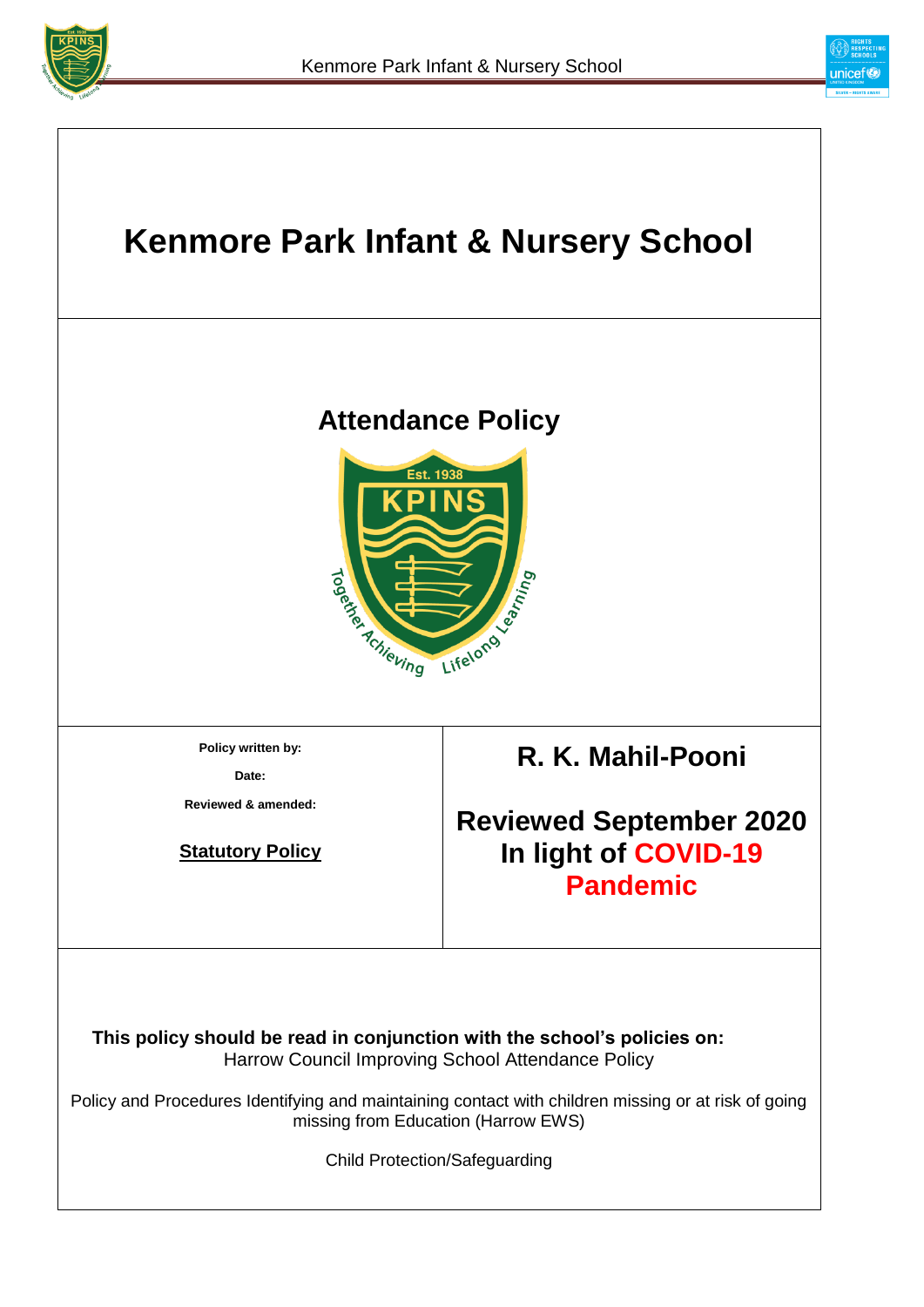





## **Attendance Policy**

### **September 2020**

*Kenmore Park Infant & Nursery School* promotes regular school attendance and punctuality for every child. Regular and punctual attendance at school is both a legal requirement and essential for pupils to maximise their educational opportunities. This is even more important now during unprecedented times following five months of lockdown/school closure due to COVID-19. *(UNCRC Article 28: Every child has the right to an education)*. Furthermore, school attendance is also a component of safeguarding children *(Article 19: Every child has the right to be safe)*

The Government expects schools and local authorities to:

- Reopen schools following lockdown and enforce regular school attendance of all pupils
- Reduce absence including persistent absence;
- Ensure every pupil has access to full-time education to which they are entitled; and
- Act early to address patterns of absence.
- Parents to perform their legal duty by ensuring their children of compulsory school age who are registered at school attend early; and
- All pupils to be punctual to their lessons and attend school regularly.

#### **Legal Enforcement by Harrow Local Authority**

As part of promoting good attendance and punctuality Harrow Local Authority will use its legal powers to enforce school attendance where this becomes problematic, including powers to prosecute parents who fail to comply with a school attendance order (Section 443 of the Education Act 1996) or failure to ensure their child's regular attendance at school (Section 444 of the Education Act 1996).

In addition, the Local Authority will impose Penalty Notices as an alternative to prosecution on parents for unauthorised absence and may also be issued where parents allow their children to be present in a public place during school hours without reasonable justification.

The Education (Penalty Notices) Regulations 2007 sets out the details of how the penalty notice scheme must operate. Harrow Code of Conduct for issuing penalty notices will be reviewed in light of the Supreme Court ruling in the Isle of Wight v Mr Platt case in May 2016. In April 2017 the supreme court finally ruled that a parents of a state school pupil **cannot** unless given permission under a school's attendance policies, take children out of school for a holiday in term time. The court's judgement applies in England, Wales and Northern Ireland.

Any authorised absence should be rare, significant, unavoidable and short. Cost of holidays and flights is not and will not be an acceptable reason for granting a leave of absence.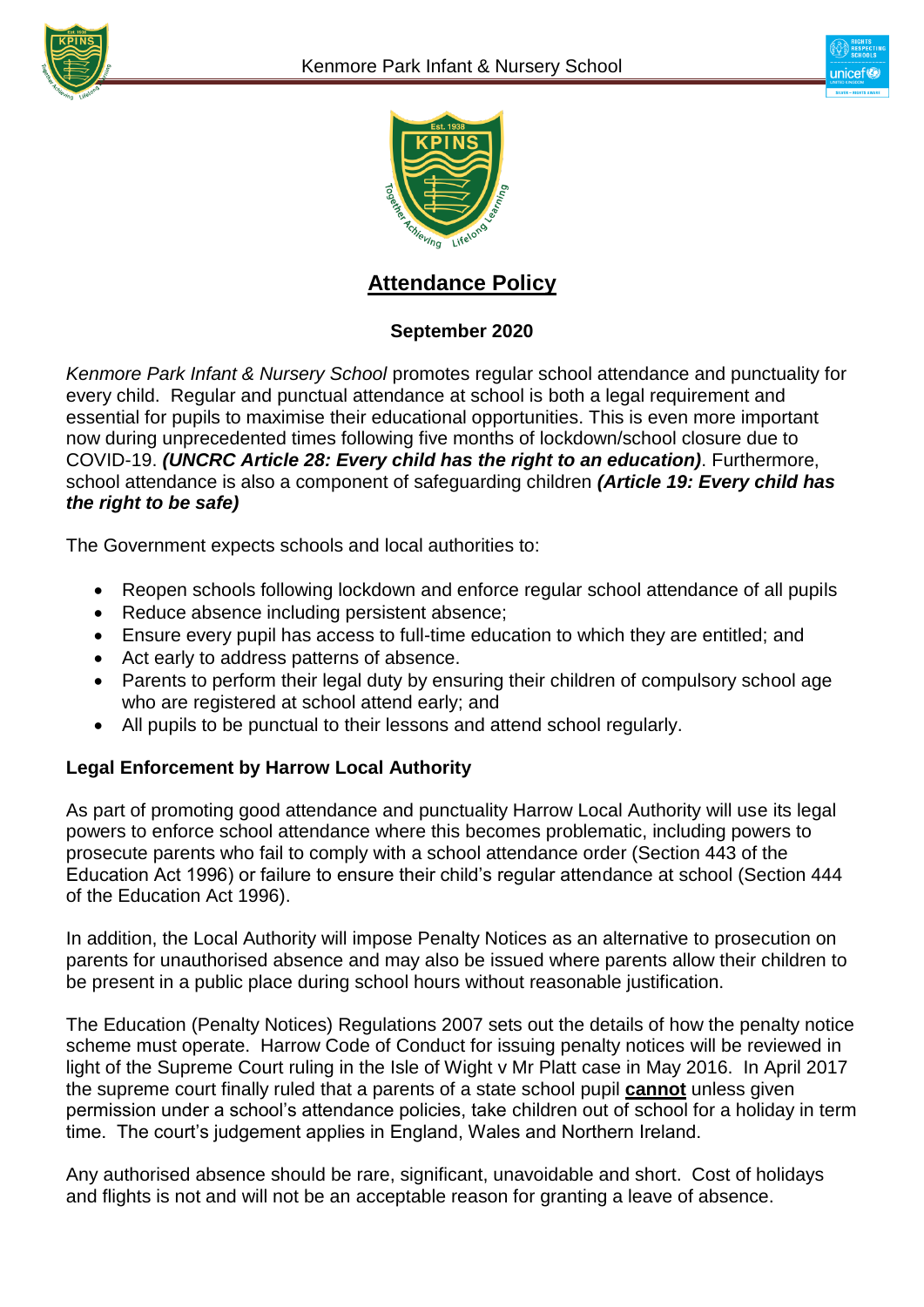



The guidance issued by the Local authority states that if a pupil misses 10 sessions (five days) as a result of unauthorised absence their parents are liable for a fixed penalty fine of £60 each parent per pupil. If the fine is not paid within 21 days, the fine goes up to £120 per parent. If the fine is not paid within 28 days, it is regarded as a breach of section 444 of the 1996 Education Act and parents are liable for prosecution. The maximum sentence if found guilty, is a fine of £2,500, a three-month jail term and other penalties.

Any parent can ask for a 'leave of absence' to take their child on holiday, but the rules are strict.

The Local Authority Attendance procedure, enforced through the court attendance officer makes it clear to parents at Kenmore Park Infant & Nursery School that the Head teacher cannot authorise leave unless it is genuinely exceptional leave. The children have 13 weeks of holidays when families can make arrangements for treatment and or visit family etc.

Parents/Carers need to be mindful that ingenious requests and evidence **will not be accepted** and nor will the common reason given – the costs of flight tickets etc. be considered as exceptional circumstances.

On admission into the school all parents are asked to sign an Attendance contract and abide by the expectations which are clearly stated in this document.

Harrow Council also conducts Pre Court Panel meetings in accordance with the Police and Criminal Evidence (PACE) Act 1984.

The Harrow Attendance Guidance and Resources (pack) provides a clear outline of the process for escalating cases for legal action which is called Attendance Intervention Model (AIM).

Kenmore Park Infant & Nursery School is committed to providing full and effective education for all pupils. We believe that all pupils benefit from their education and regular school attendance is paramount. School attendance is monitored via the class register which is a legal and statutory document which all schools are obliged to maintain and monitor.

Without regular school attendance all our efforts to provide a high quality education come to nothing; for if a child is not present at school they cannot learn what we have prepared for them or reach their full potential. We therefore aim to have the maximum attendance rates possible for our pupils. There will, of course, be just and valid reasons why pupils cannot attend school on occasions, but we have systems in place to monitor and investigate absences across the school.

From September 2020 a pupil may not be able to attend school if they display symptoms associated with COVID-19 or live in a household where someone has symptoms or has tested positive. The child will be required to self-isolate in line with the most up to date advice from PHE. During this time remote learning will be provided and absence code X used indicating '**Not required to attend'**.

This policy outlines our practice and procedures for maintaining a high level of pupil attendance. It is in line with DfE legislation and Harrow Local Authority most updated guidelines.

#### **1. Aims.**

- To encourage maximum pupil attendance at school
- To identify and where possible, rectify problems which impede full attendance.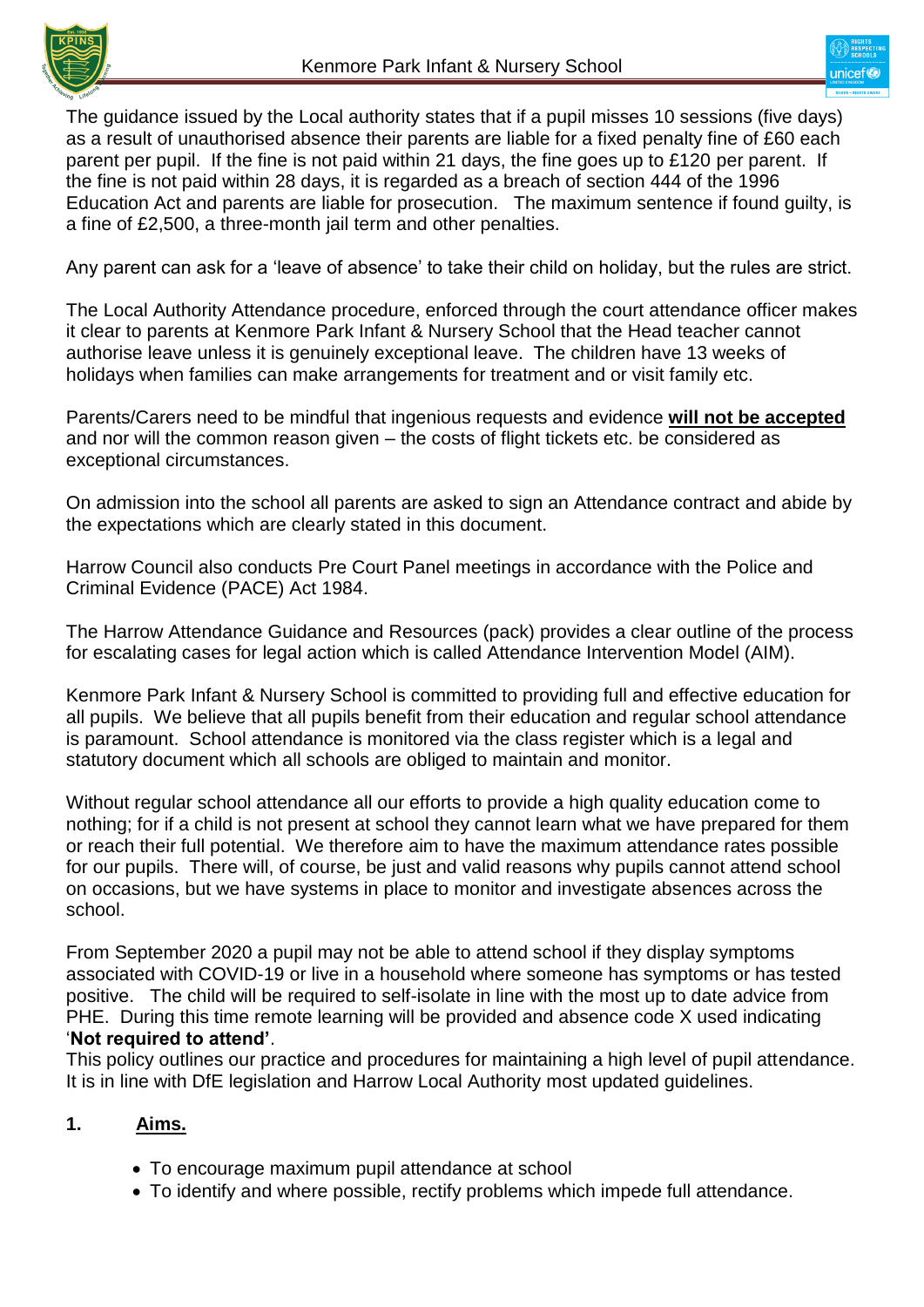

#### **2. Expectations.**

We expect that pupils will:-

- Attend school regularly
- Arrive and leave punctually
- Arrive suitably dressed and prepared for the day.

We expect that parents will:-

- Encourage their child to attend school regularly
- Ensure that their child arrives at school on time and prepared for the day
- Inform school immediately (by letter, telephone or in person) if their child is absent from school
- Ensure pupils are kept off school where they display symptoms associated with COVID and follow PHE advice, look to get the child tested and keep the school informed
- Discuss with the headteacher any plans to keep their child away from school for reasons other than sickness, medical appointments or religious observance.

Pupils and Parents can expect that school will:-

- Keep regular and accurate records of attendance
- Inform parents annually of their child's attendance record
- Contact parents if a child is absent without explanation
- Help with problems which could impede a child's attendance
- Provide, where possible, appropriate work at home for children who are prevented, by illness, the need to self-isolating due to COVID from attending school for longer than a week
- Be sympathetic towards the reintegration of a child who has a prolonged absence from school
- Contact the Home Tuition Service if a child is likely to have a prolonged absence due to illness
- Maintain a close liaison with the Education Welfare Officer.

#### **3. Early Intervention**

On Induction parents are presented with an attendance contract which they are required to sign. It sets out the duties of the school and those of the parent/carer. School staff will monitor and encourage good attendance as an integral part of their role. Staff will receive support from the Senior Management Team on matters of attendance and punctuality.

It is acknowledged that an early response to developing patterns of absence can be most effective.

The circumstances of the individual pupil or family should determine the nature of any communication regarding attendance. Staff should be particularly sensitive to issues of linguistic need in such matters, making use of translation or interpretation if necessary and where possible.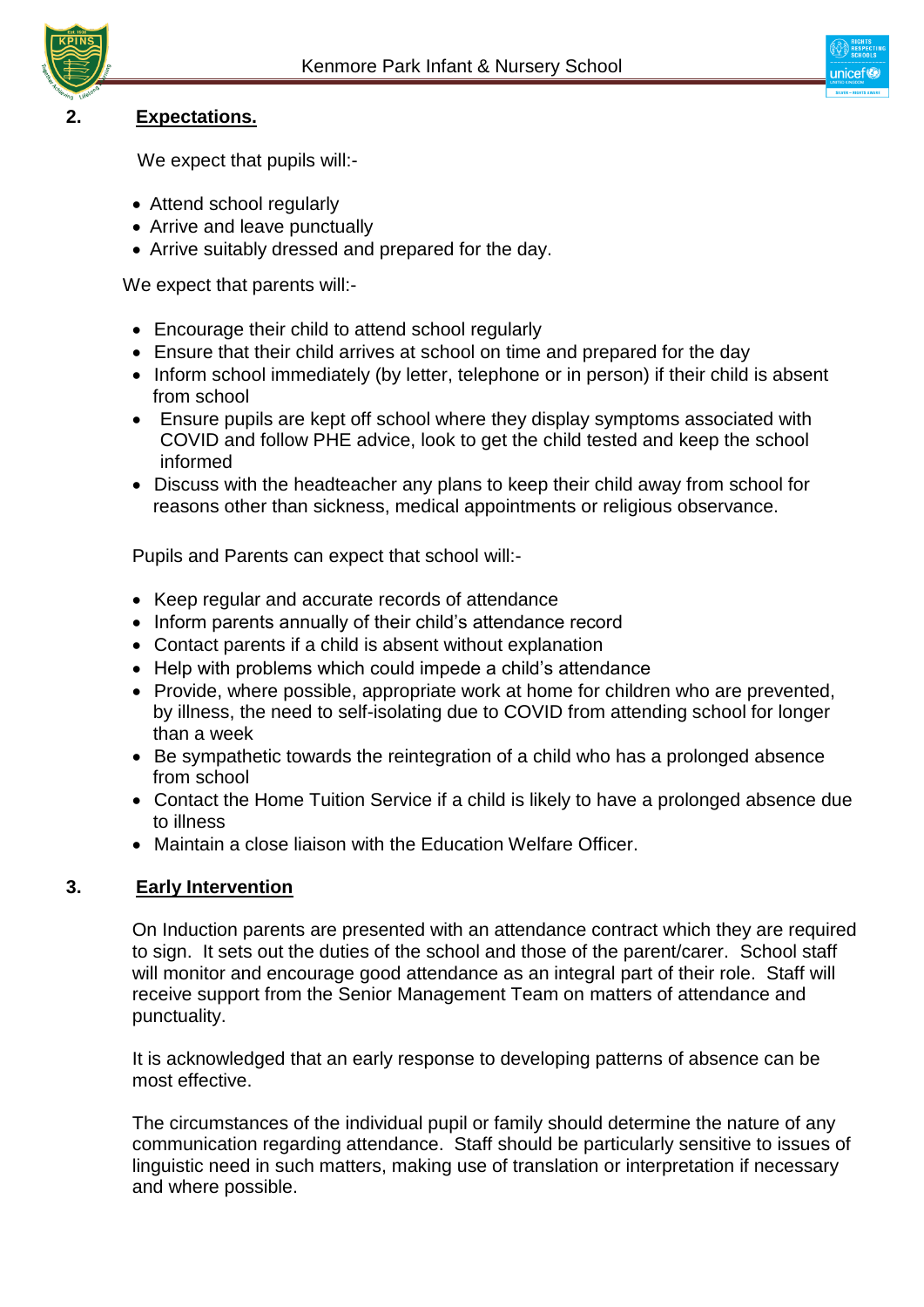



#### **4. Role of Staff**

The Headteacher will:

- Oversee the policy by checking attendance levels weekly guided by the Attendance officer responsible for inputting attendance data
- Report to governors
- Discuss attendance issues with staff, parents, School Nurse and the Education Welfare Officer.

The Class teacher will:

 Complete the electronic registers accurately within half an hour of the start of each session (am and pm).

Administrative staff will:

- Record reasons for absence by using correct codes
- Record and monitor a pupils' absence linked to COVID, monitoring timely return to school based on the circumstances and evidence where applicable
- On the first morning of absence follow up by telephoning re: any unexplained nonattendance
- Keep letters or records of telephone messages about absence for the remainder of the school year
- Follow up any unexplained non-attendance and regular lateness by sending the appropriate letter to parents
- Discuss with the Headteacher concerns about patterns of attendance.

#### **5. Unauthorised Absence**

 A letter should be sent from the school requesting information regarding any absence for which there has been no prior written or telephone communication from parents.

 This letter and brief details of any other communication made by the school should be noted in the register.

#### **6. Special Leave in term time**

 Parents should not normally take pupils out of school in term time. Each request for special leave will be considered individually, taking account of:-

- $\bullet$  the age of the child;
- the time of year proposed for the trip;
- the nature, purpose of the trip and parental wishes;
- the necessity of the absence;
- the duration of the absence and its impact on the pupil learning;
- the overall attendance pattern of the pupil current and previous year/s ;
- the child's stage of education and progress.
- Evidence provided to substantiate the absence
- Evidence of arrangements to continue education abroad.

The School will invite parents in to school to discuss any proposed leave during term time.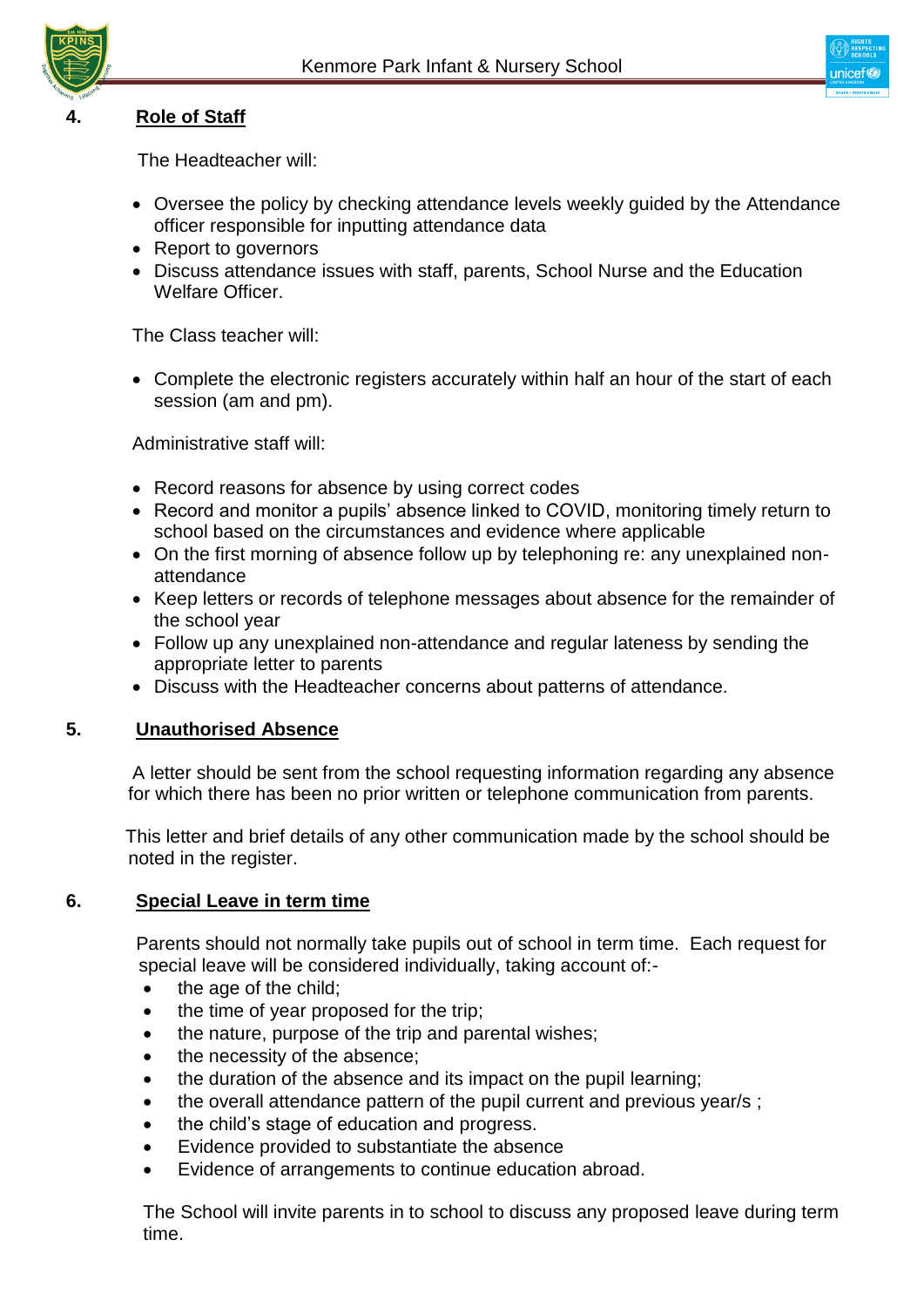



Schools should only authorise absence of more than 10 school days in a school year under exceptional circumstances (and parents should not regard 10 days as the norm or an automatic right)

Absence can only be authorised by the Headteacher (or Deputy Headteacher in her absence) and may be withheld in certain circumstances normally related to the frequency of such requests.

When applying for Leave of Absence for special circumstances a return date should be recorded on the relevant form as well as the total number of school days to be missed.

If we agree to a special leave during term time it is very important that the child comes back to school promptly. Where a pupil fails to return within 10 school days of the agreed return date, and there is not good reason for this such as illness, we may remove the child's name from the school roll. This means that the child would no longer have a place at this school.

Where extended leave is requested for an extensive period of time due to exceptional family circumstances, the school will require the parent to make arrangements to admit their child in a school in the visiting country. Proof of admission details will be required prior to the leave being taken and once the child has been admitted, a faxed letter will be required from the school confirming

admission. This will also enable the schools to communicate and exchange information related to curriculum coverage in the best interest of the pupil.

#### **7. Lateness**

Discouraging lateness is as important as encouraging good attendance, as lateness not only affects the learning of the latecomer but also disrupts the work of others.

Any pupil arriving late (after 9 a.m. when the school gates have been locked) is required to enter the school via the main entrance accompanied by the adult bringing them to school late. The adult is then required to sign the child into school in the late book. They will have to give a reason for the lateness. The Education Welfare Officer also monitors the late book as well as the registers to ascertain the reasons for persistent lateness. If no improvement is noticed following action by the school, he/she may request that the school make a referral to the Education Welfare Service for further action.

Staff should not keep the register open for a complete session.

Those pupils who arrive 30 minutes after the start of a session without supplying an adequate explanation will be regarded as having an unauthorised absence.

Regular lateness should be followed up in the same ways as developing patterns of absence.

In dealing with lateness, staff should take individual circumstances into account and avoid blaming the pupil for lateness that is beyond his/her control.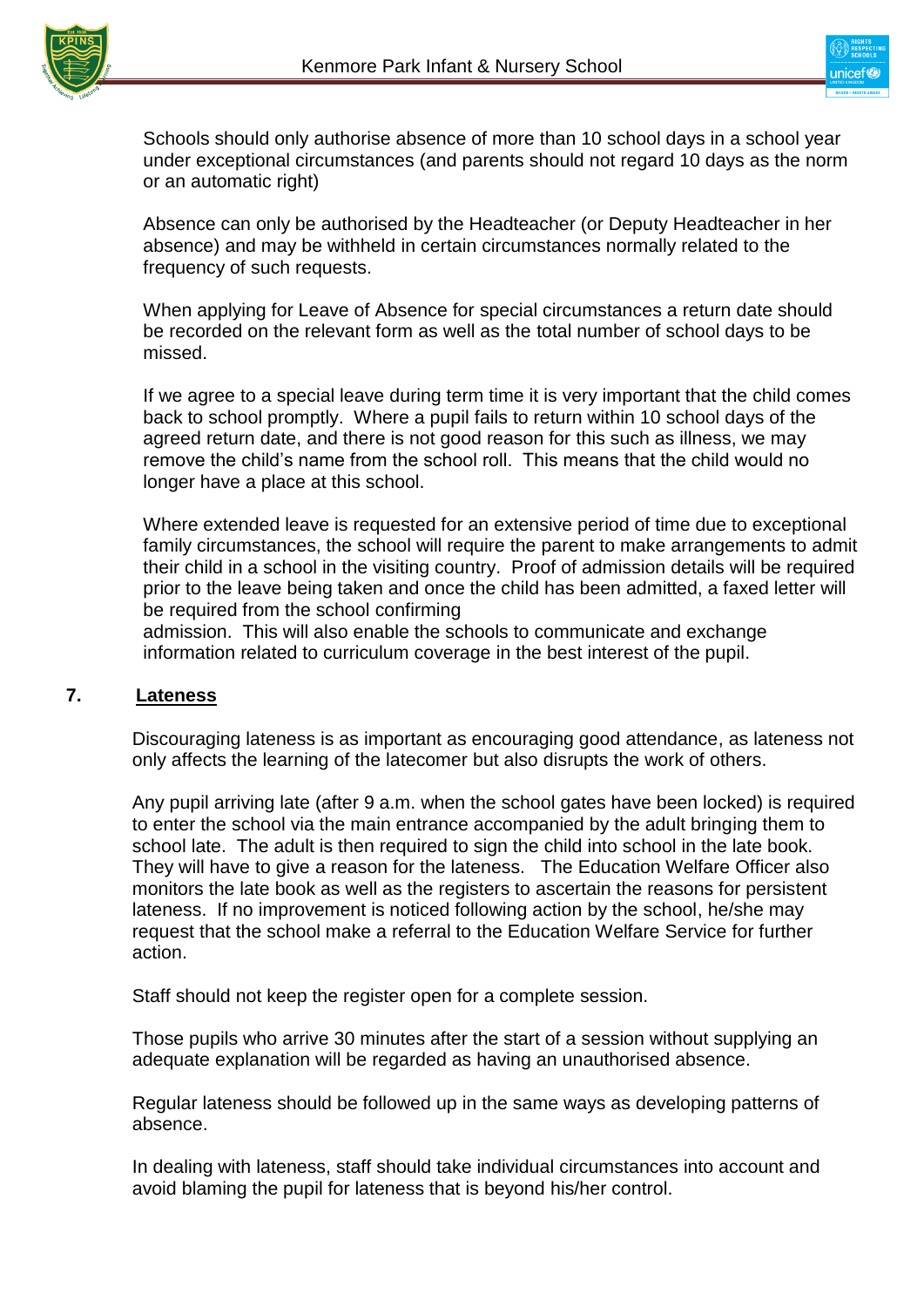

#### **8. Rewards and Incentives**

As good attendance is regarded as a priority, it must be given a high profile. This will be achieved by:

- Stressing the importance of good attendance in the School Prospectus, the School Profile and Newsletters.
- Reminding parents of our expectations regarding attendance at all Admission Meetings and Parents Evenings
- Reminding pupils and classes of excellent attendance so that there is a measure of pupil recognition for good attendance through;
	- Class weekly attendance certificates for the best percentage over a week
	- Class monthly best attendance certificates.
	- All pupils who achieve 100% attendance for the academic year are awarded a certificate and a Gold attendance medal.

#### **9. Success Criteria**

A minimum attendance of 97% at class and school levels.

**Policy last reviewed**: September 2020

Ratified by the Governing Body: 14<sup>th</sup> October 2020